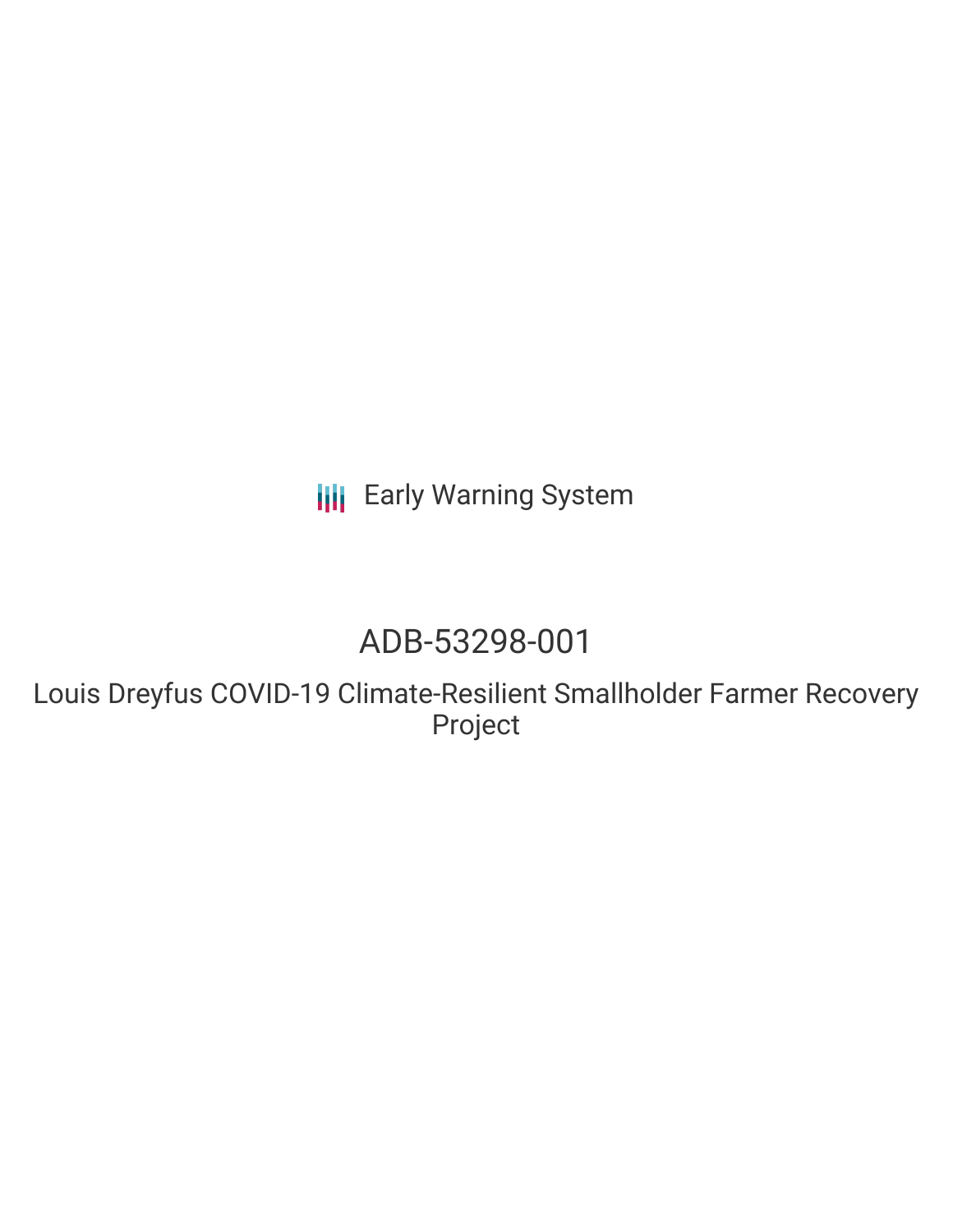

### **Quick Facts**

| <b>Countries</b>               | India, Indonesia, Pakistan, Thailand, Vietnam                            |  |  |  |  |
|--------------------------------|--------------------------------------------------------------------------|--|--|--|--|
| <b>Financial Institutions</b>  | Asian Development Bank (ADB)                                             |  |  |  |  |
| <b>Status</b>                  | Approved                                                                 |  |  |  |  |
| <b>Bank Risk Rating</b>        | C                                                                        |  |  |  |  |
| <b>Voting Date</b>             | 2021-12-13                                                               |  |  |  |  |
| <b>Borrower</b>                | Louis Dreyfus Company B.V.                                               |  |  |  |  |
| <b>Sectors</b>                 | Agriculture and Forestry, Climate and Environment, Technical Cooperation |  |  |  |  |
| <b>Investment Type(s)</b>      | Advisory Services, Grant, Loan                                           |  |  |  |  |
| <b>Investment Amount (USD)</b> | $$100.59$ million                                                        |  |  |  |  |
| <b>Loan Amount (USD)</b>       | $$100.00$ million                                                        |  |  |  |  |
| <b>Grant Amount (USD)</b>      | \$ 0.59 million                                                          |  |  |  |  |
| <b>Project Cost (USD)</b>      | \$296.50 million                                                         |  |  |  |  |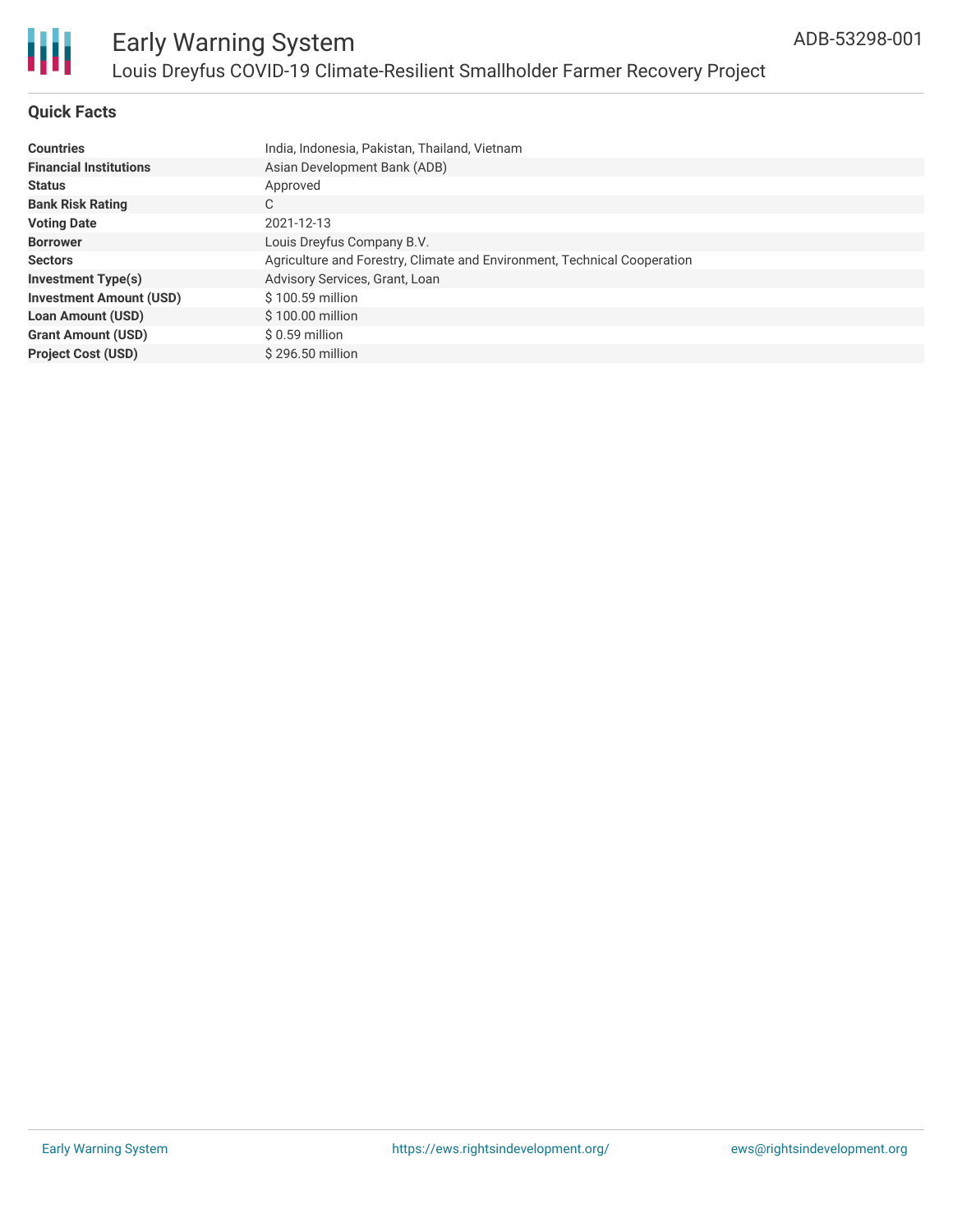

### **Project Description**

According to ADB documents, the proposes investment is a senior unsecured 3-year USD bullet loan of \$100 million to finance Louis Dreyfus Company's working capital needs in Asia for the sustainable procurement of coffee, cotton, and rice. The transaction will preserve the livelihood and climate resilience of [60,000] smallholder farmers affected by COVID-19 in the five project countries. A complementing TA (funded by trust funds) will establish 80 farmer groups and train 160 farmer group educators with an aim to help farmers obtain sustainability certifications.

Smallholder farmers in the project countries, who are already vulnerable to climate change, have been further impacted by the coronavirus disease (COVID-19) pandemic and ensuing economic slowdown. LDC, as a sustainable buyer of agricultural projects, supports the livelihoods and climate-adaptive capacity of farmers by providing reliable incomes. The project will assist LDC to maintain its operations in the project countries by funding inventories of coffee, cotton, and rice procured from more than 50,000 farmers in the project countries throughout the COVID-19 pandemic. The attached TA will expand the scope of the extension services already provided by LDC and its affiliates to cotton farmers in India and coffee farmers in Indonesia.

The project is consistent with ADB's Strategy 2030's operational plans for priority 1 (addressing remaining poverty and reducing inequalities) by preserving the livelihoods of smallholder farmers during the COVID-19 pandemic; priority 2 (accelerating progress in gender equality) through gender interventions targeted at women workers and farmers; priority 3 (tackling climate change, building climate and disaster resilience, and enhancing environmental sustainability) by promoting the climate resilience of farmers; and priority 5 (promoting rural development and food security), which calls for the integration of farmers, agribusinesses, and consumers into efficient and sustainable value chains. As a regional project, it is consistent with the operational plan for priority 7 (fostering regional cooperation and integration) as it supports nonsovereign lending for cross-border operations for agriculture value chains. The project is consistent with ADB's country partnership strategies for India, Indonesia, Pakistan, Thailand, and Viet Nam.

The project is aligned with the Operational Plan for Private Sector Operations, 2019–2024, which calls for working with tier 1 agribusiness companies given their potential to have a widespread impact. 26 The project supports ADB's agriculture-related strategies and action plans of subregional programs. 27 The project is part of ADB's Comprehensive Response to the COVID-19 Pandemic

The project's outputs are (i) raw material procurement for agribusiness value chain operations increased, (ii) farmers' and employees' livelihoods secured, (iii) cotton farmers' productivity and resilience to climate change improved in a genderequitable manner, (iv) coffee farmers' productivity and resilience to climate change improved in a gender-equitable manner, and (v) gender equality in the workplace enhanced.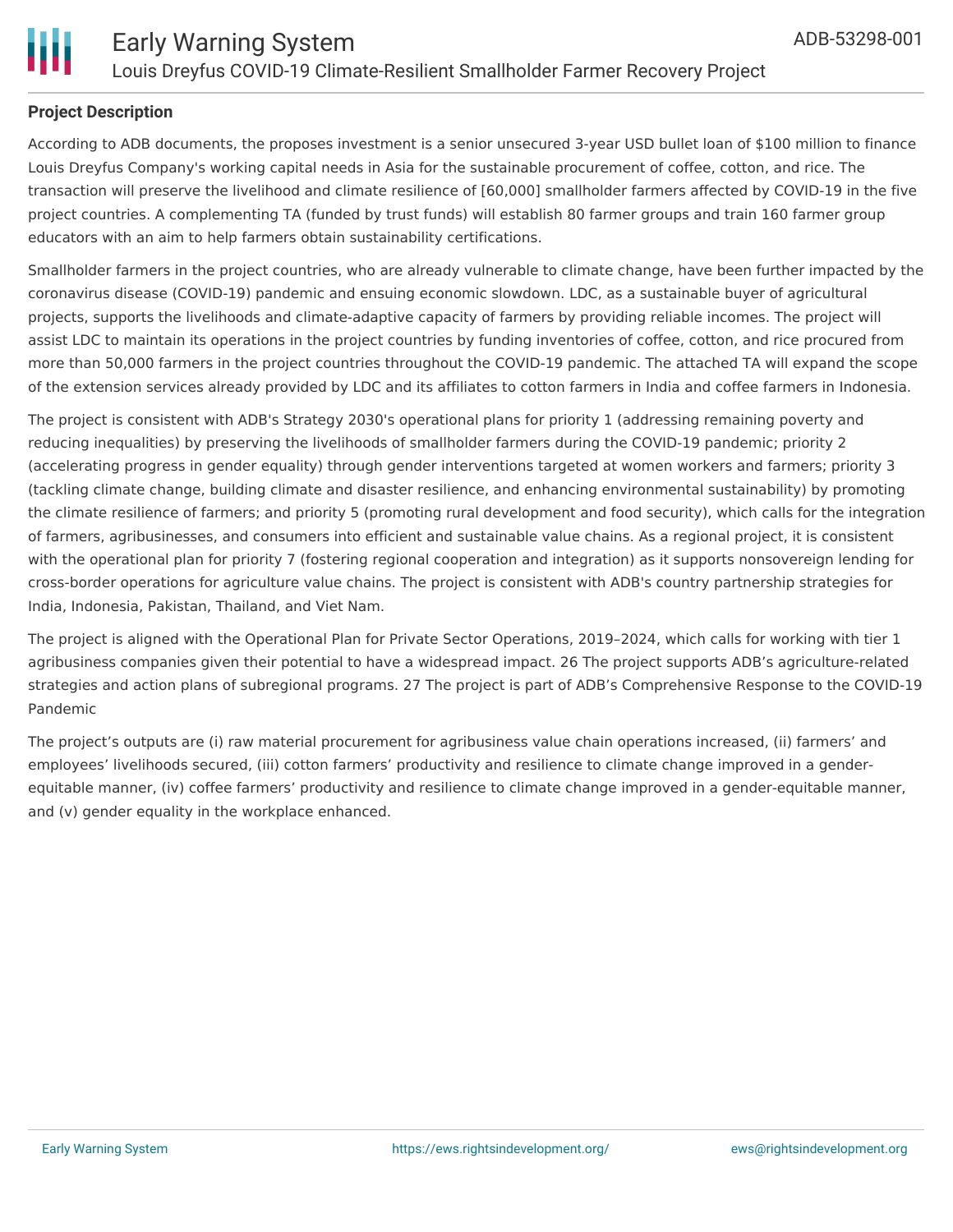

### **Investment Description**

Asian Development Bank (ADB)

ADB proposes to provide an unsecured 3-year loan facility of up to \$100 million to LDC. The use of the loan proceeds will be earmarked for permanent working capital in India, Indonesia, Pakistan, Thailand, and Viet Nam.

The proposed \$590,000 TA will be cofinanced on a grant basis by (i) ADB's Technical Assistance Special Fund (TASF) for COVID-19 recovery (\$205,000), and (ii) the ADB-managed Strategic Climate Fund (\$385,000). The TA will provide capacity building to cotton and coffee farmer groups and farmer group educators in India and Indonesia.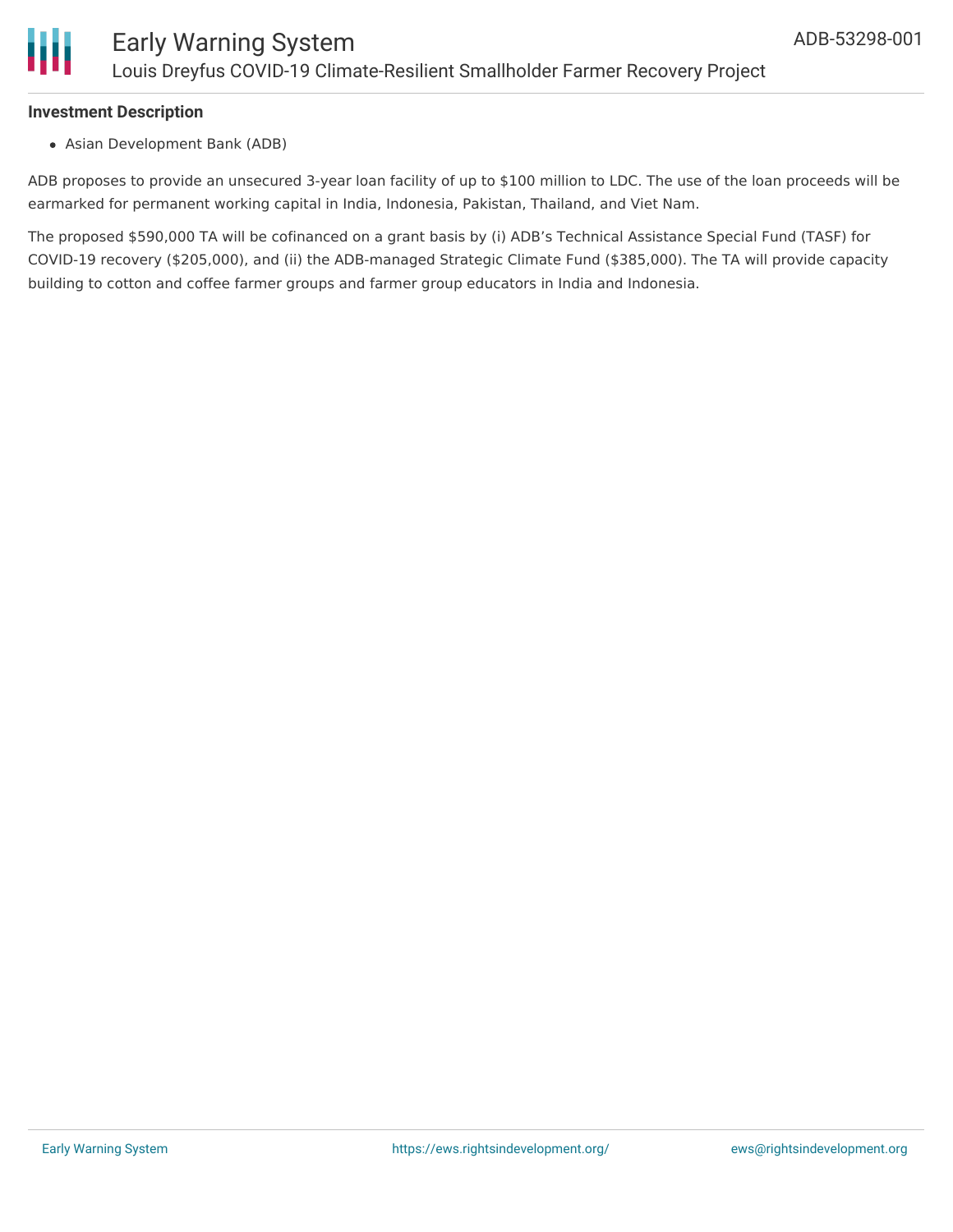

### **Private Actors Description**

The borrowers are LDC, incorporated in the Netherlands, and LDC Funding SSEA established in Singapore. LDC is a merchant and processor of agricultural goods with a diversified portfolio. Founded in 1851, LDC is a key player in the global agricultural supply chain and is one of the largest merchants of wheat, barley, corn, and oilseeds; a top 5 coffee merchant; and the top private rice merchant. LDC posted consolidated turnover of \$33.6 billion and net profit of \$383.0 million in 2020. The Louis-Dreyfus family effectively owns about 55% of LDC and Abu Dhabi Developmental Holding Company PJSC (also known as ADQ), a large state-owned holding company based in Abu Dhabi, owns 45%.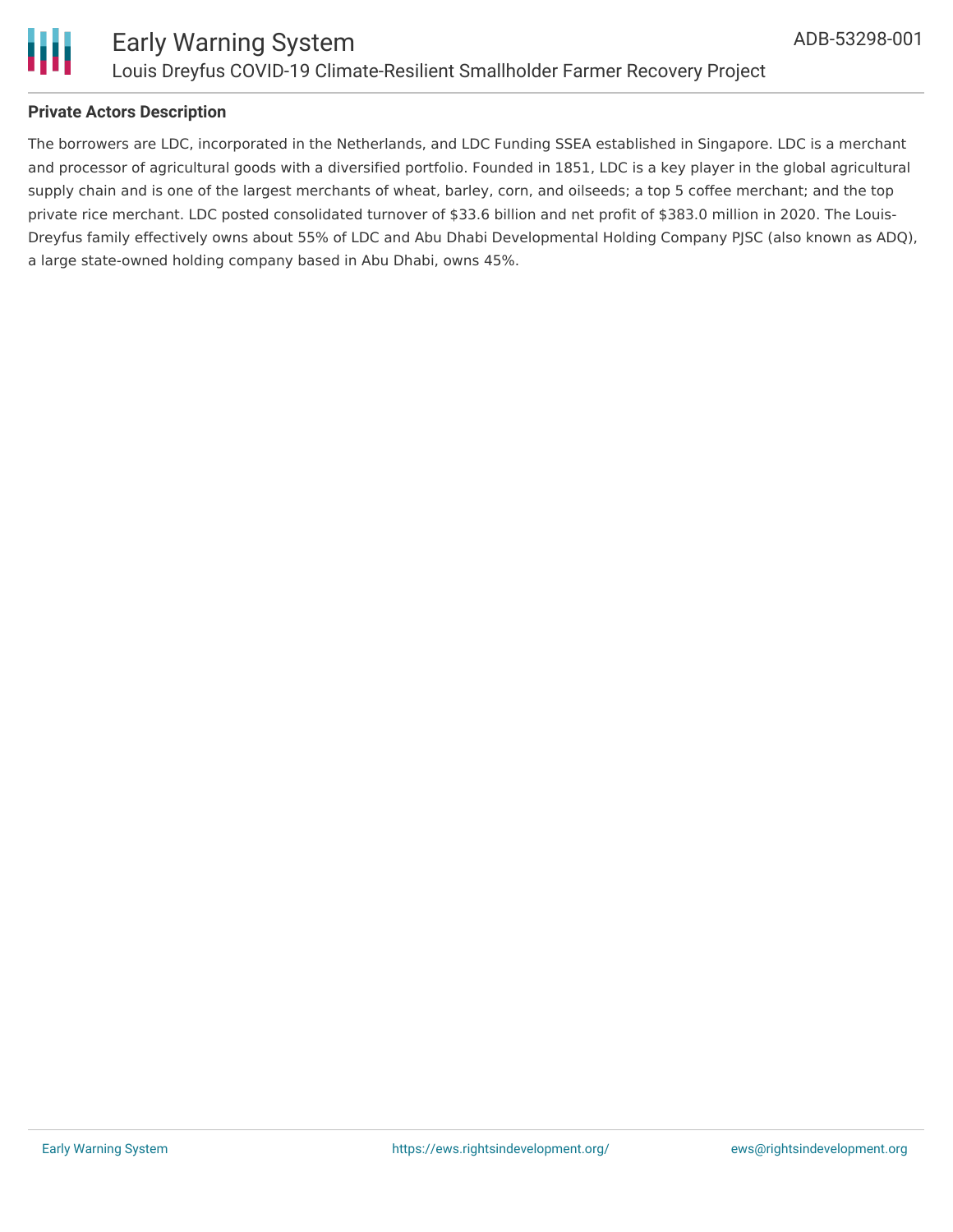

# 冊

### Early Warning System

Louis Dreyfus COVID-19 Climate-Resilient Smallholder Farmer Recovery Project

| <b>Private Actor 1</b> | <b>Private Actor</b><br>l Role | <b>Private Actor</b><br><b>Sector</b> | <b>Relation</b> | <b>Private Actor 2</b> | <b>Private Actor</b><br>2 Role | <b>Private Actor</b><br>2 Sector |
|------------------------|--------------------------------|---------------------------------------|-----------------|------------------------|--------------------------------|----------------------------------|
| $\sim$                 | -                              | $\sim$                                |                 | Louis Dreyfus Co Bv    | Client                         | <b>Agriculture and Forestry</b>  |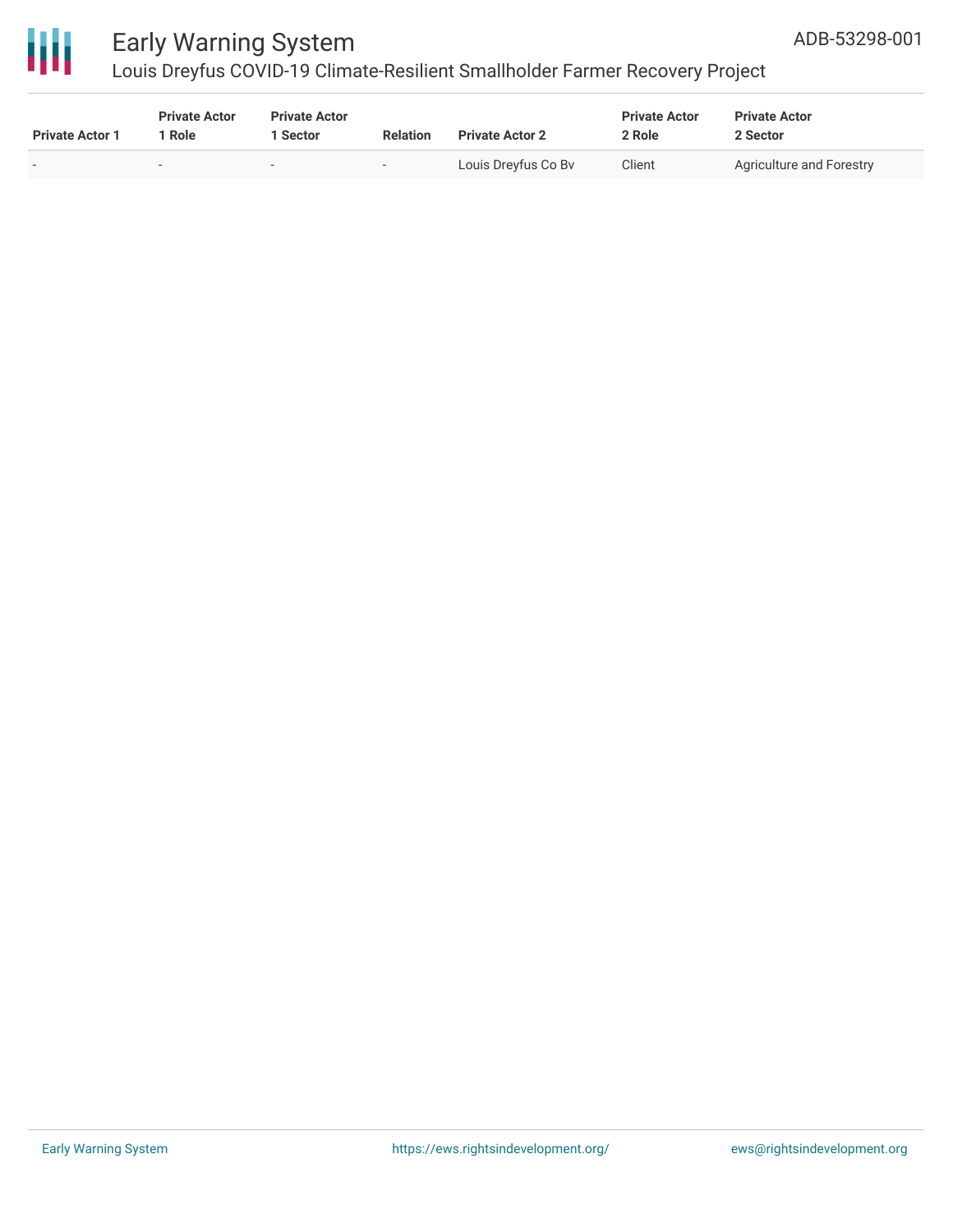

### **Contact Information**

No contact details provided at the time of disclosure.

### ACCESS TO INFORMATION

You can submit an information request for project information at: https://www.adb.org/forms/request-information-form

ADB has a two-stage appeals process for requesters who believe that ADB has denied their request for information in violation of its Access to Information Policy. You can learn more about filing an appeal at: https://www.adb.org/site/disclosure/appeals

### ACCOUNTABILITY MECHANISM OF ADB

The Accountability Mechanism is an independent complaint mechanism and fact-finding body for people who believe they are likely to be, or have been, adversely affected by an Asian Development Bank-financed project. If you submit a complaint to the Accountability Mechanism, they may investigate to assess whether the Asian Development Bank is following its own policies and procedures for preventing harm to people or the environment. You can learn more about the Accountability Mechanism and how to file a complaint at: http://www.adb.org/site/accountability-mechanism/main.